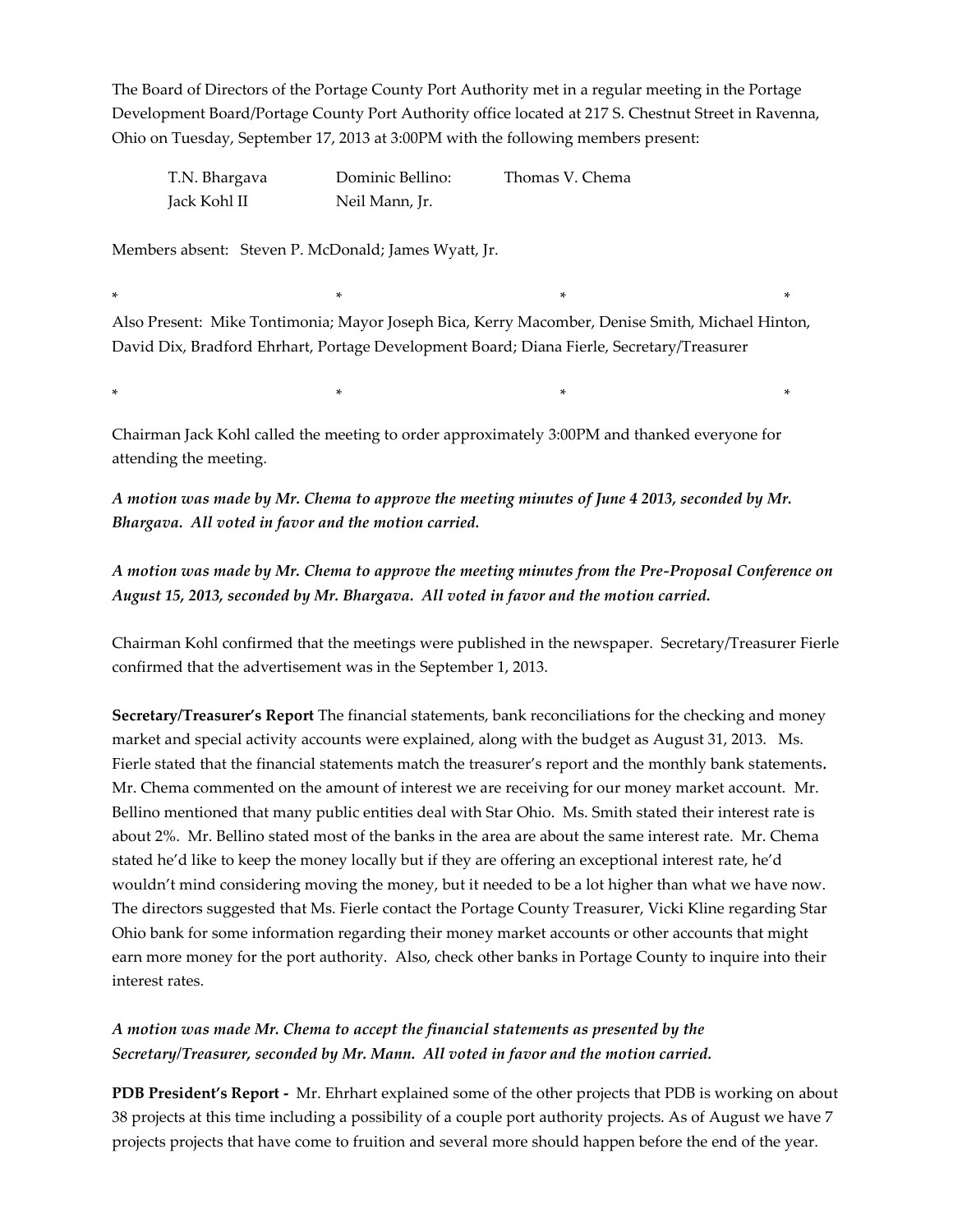Mr. Ehrhart stated that PDB along with their ED partners have called on 83 companies to date for our calling program. Big issue of the day is still workforce development. Mr. Kohl stated that the PDB really gets around the county and all feedback he has received regarding PDB is very positive.

**Legal Counsel -** Ms. Smith stated she just has some comments regarding the real estate purchase agreement and the amendment. She said we could discuss that later when we discuss the former high school property project.

#### **Discussion of Former Ravenna High School Site Project.** –

**Contract with Doug McGee & Associates Update -** Chairman Kohl stated we are about 50/50 with interest for options on properties. Out of the twelve properties about 6 are willing to sign an option and the others are just not very interested. He stated Mr. McGee has done a good job with that.

**Request for Proposals** – Chairman Kohl stated that we had 3 proposals submitted. They came in from Premier Development, Weston Development and Neighborhood Development Services. Chairman Kohl stated he'd like to appoint a committee to review the proposals and interview each firm and bring the recommendation(s) back to the full board of directors. He stated he'd like to have members of the Port Authority, the mayor of Ravenna, city council and school board representative and David Dix. He'd like to have this scheduled as quickly as possible.

Mr. Chema stated that he doesn't mind if the interviews are open to the public, but does it have to be and do we have to give notice. Attorney Smith stated that if you have a quorum of the Port Authority members, you are going to have to give notice. Mr. Chema stated that he only brings that up because of timing. Mr. Chema doesn't want to exclude the public, but he doesn't want to hold of the proposal process either. Attorney Smith stated you'd have to call an emergency or special meeting and you can avoid some of the time constraints. Attorney Smith stated that you are allowed to appoint subcommittees. It was decided of the Port Authority directors, Chairman Kohl, Mr. Chema and Mr. Bellino would be on the sub-committee along with the others mentioned above. Ms. Fierle will send around several dates and times and set the meeting as quickly as possible.

Mr. Chema briefly discussed the proposals and then stated that all directors will be taking a copy home and can read them more thoroughly. Chairman Kohl and Mr. Chema stated they were very happy to have received 3 solid proposals.

**Real Estate Purchase Agreement –** Chairman Kohl discussed this purchase agreement in some detail. He stated that the schools attorney wanted a minimum price to be paid by the Port Authority in the purchase agreement. Chairman Kohl said he objected to that then and he still objects to it. He did not remember the agreement being approved with this amount in the agreement, but it was. Chairman Kohl has since discussed this with the superintendent and he doesn't have a problem amending the agreement and removing the amount. Our counsel has drafted an amendment removing the minimum price from the agreement. Chairman Kohl stated we are most likely going to lease the space to the developer and he's not sure how you can come up with a price for it so it was best to be removed. Attorney Smith stated that Chris Meduri drafted the amendment and basically just removed the purchase price. Attorney Smith asked if the school board was willing to sign it and Chairman Kohl stated they are.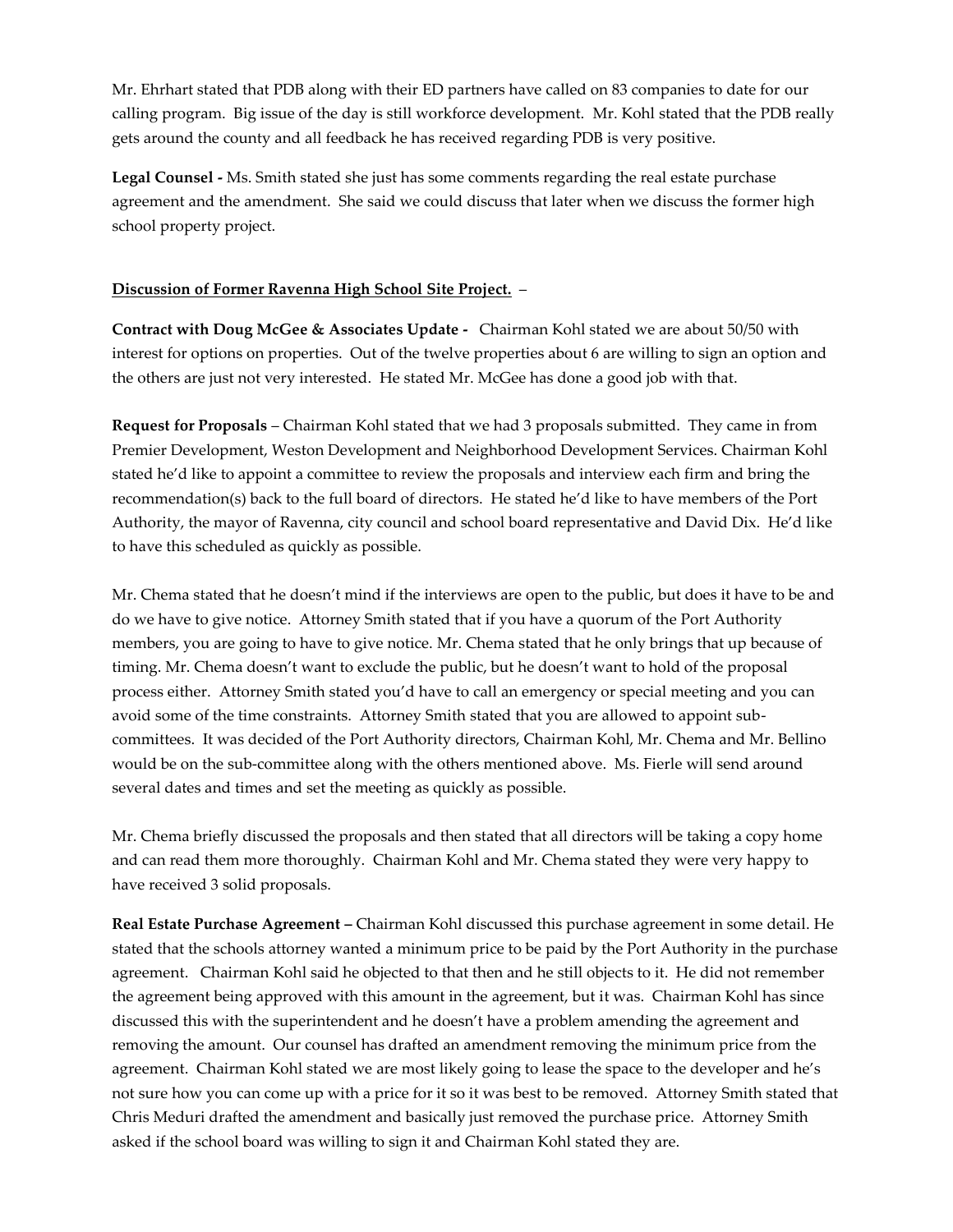## *A motion was made by Mr. Chema to process the amendment to the Real Estate Purchase Agreement, seconded by Mr. Bellion. All voted in favor and the motion carried.*

Chairman Kohl stated when the title change process is complete we will have a nice clear title. We've also got the title insurance lined up and the cost estimates. We are ready to go with the title transfer. We've also got the environmental reports and have the parcel that we originally negotiated for and have it in the condition we wanted. Ms. Fierle asked if we are ready to send the acceptance letter and Chairman Kohl stated that we are. Attorney Smith asked if we want to do it before the amendment is signed. It was decided to do the letter contingent upon the signing of the Amendment document.

# *A motion was made by Mr. Chema to send the Acceptance Letter subject to the Amendment being signed, seconded by Mr. Bhargava. All voted in favor and the motion carried.*

Chairman Kohl discussed his Conflict of Interest letter he distributed to the Board of Directors regarding Stark State touring sites for temporary space and Chairman Kohl has a commercial building listing on Freedom Street that Stark will be touring. Chairman Kohl stated he would do whatever he needs to do so there is not conflict of interest. Attorney Smith recommended he recuse himself from that process and the discussions if it's determined they decided to choose that building. Attorney Smith stated if that site is not picked, then there is no conflict of interest. That board stated that made sense and Chairman Kohl stated he did not want to bring any conflict to the board regarding his listing. Mr. Chema stated that he's happy that he's taken that step and made his disclosure and thanked him for bringing that to our attention.

**Rezoning of the former Ravenna High School Property -** Kerry Macomber addressed this issue to the board. She doesn't have a definite time frame for this but it does have to be rezoned. Right now it is zoned for residential. The city engineer informed Ms. Macomber that it could be a four to five month process. Mayor Bica advised the board of directors not to apply until a developer is chosen. The developer will have to assist with that process. Ms. Macomber stated she will help walk us through this process as soon as we are able to define our needs. Mayor Bica stated they might have long term needs that only they would know and could address that on the zoning paperwork. Attorney Smith also mentioned if we have to go through this amendment process that we might want to consider using outside counsel since the president of city council is also working in the prosecutor's office.

Michael Hinton from Fortis College mentioned that we might want to use college navigator to research whoever it is you might be considering leasing to, if the educational proposal is chosen. You want to make sure they are bringing the goods. Mr. Hinton stated that he provided Mr. Ehrhart with information that might help with some of that. He stated the various information you can find on there. It might be part of the questions and answers during the interview process. Mr. Ehrhart stated that he would forward that information to the board.

### **Potential Projects**

**Kent State University –** Mr. Ehrhart went on to explain what is new happening with the property we assisted Kent State with late last year. The university is planning to put a building on the property and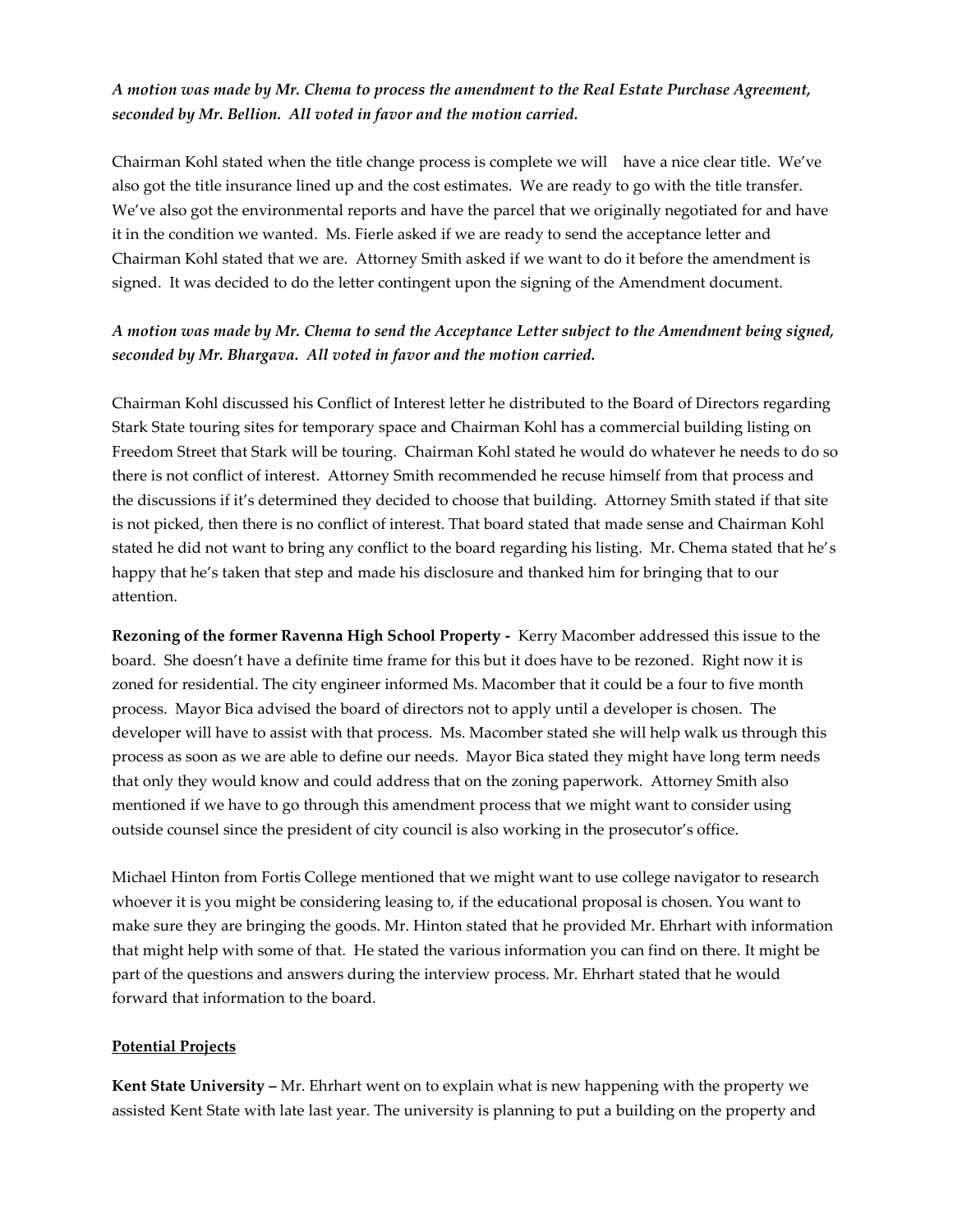are looking to the port authority as a conduit for financing. We are still in early discussions regarding the project.

**Hiram Project -** Brad and Mr. Chema went on to discuss this project which is for a retirement village. Mr. Chema stated if we go forward with this he will have to recuse himself from the project discussions with the port authority. It's not a real project with the port authority yet. This is on a 140 acre parcel owned by the college that has been annexed to the Village of Hiram and will be called The Reserves at Hiram. It will have 225 units for 55 and older and a membership type of operation. They've chosen the developers, Fairmount Properties who have done projects in Kent and other surrounding areas. The Village is very supportive of the project. The developer stated they might want to get some of the infrastructure financing via the port authority. They've had some conversations with Brad and our outside lawyer and NEOMED. They will need an extension of water and sewer and roadways. Of the 140 acres, 90 are developable and are in the Village, 50 acres have conservation restrictions and are in the township. Water and sewer is all village and are nowhere near capacity and rates are very high.

**Portage Development Board Contract –** Ms. Fierle stated that she put this on the agenda because the three year term will expire at the end of this year and she needs to present a contract at the December meeting. She wants to confirm that we will continue with the contract and at what rate? Right now the contract is for \$10,000 per year and 25% of project fees are paid to PDB. Chairman Kohl stated that he personally thinks this is a great use of resources. He stated that when we have a project Brad and Diana are very busy with that project and he would very much like to continue the contract. Mr. Ehrhart stated he's very happy with the arrangement. Since both sides are happy with the arrangement, Ms. Fierle will bring the contract for approval at the December meeting.

**Ohio Council of Port Authorities** – Ms. Fierle explained this has to do with the outside of the state port authorities coming into Ohio and taking projects away from the local port authorities. It appears a couple were done in Cuyahoga County. They are looking to the Ohio port Authorities to pass a resolution to support SB 134 at the General Assembly. Ms. Fierle explained the resolution being sent by the OCPA. There was more discussion between the directors regarding this. There was a  $1<sup>st</sup>$  and  $2<sup>nd</sup>$  but motion died from lack of support and tabled. The decision was that the directors want to read and investigate this more before they make a decision regarding the support of this resolution. They would like this brought back to the December.

### **Consideration of new Resolutions and Motions.**

**Port Authority Project Application –** Ms. Fierle prepared the Port Authority's application using the application from the Summit County Port Authority and approve the \$2,500 non-refundable application fee.

*A motion was made by Mr. Bhargava to approve the new Portage County Port Authority application and the application fee, seconded by Mr. Chema. All voted in favor and the motion carried.*

**Project Fees -** There was some discussion regarding fixed fees for projects. The directors decided on determining the fees project by project.